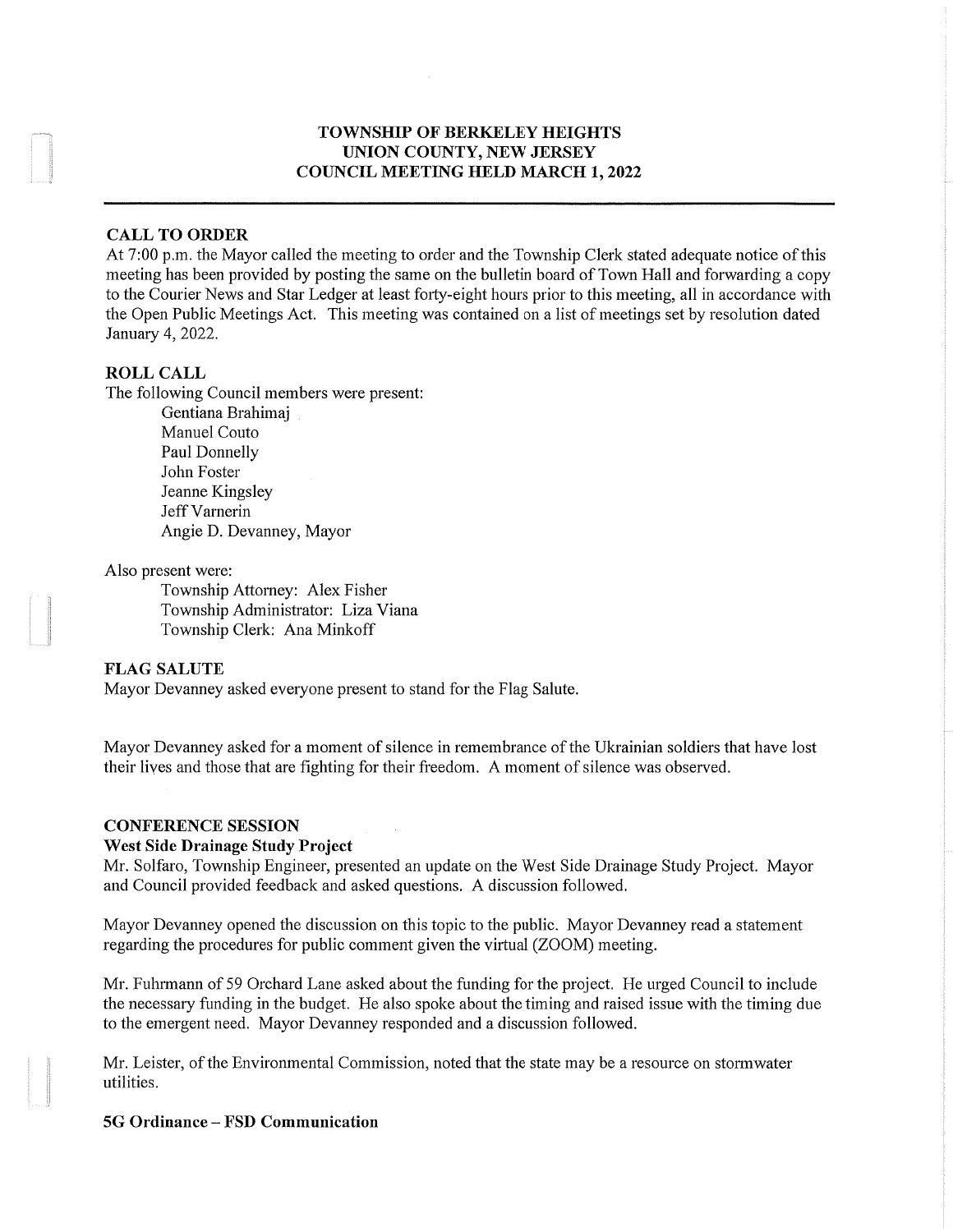Mr. Watkins, of FSD Communications, presented on 5G technology and a proposed ordinance. Mayor and Council provided feedback and asked questions. A discussion followed.

### HEARING ON AGENDA ITEMS ONLY

Opening of the Hearing on Agenda Items Only

|          | Mover: Mrs. Brahimaj                                                            |
|----------|---------------------------------------------------------------------------------|
|          | Seconder: Mr. Couto                                                             |
| Ayes:    | Mrs. Brahimaj, Mr. Couto, Mr. Donnelly, Mr. Foster, Mrs. Kingsley, Mr. Varnerin |
| Nays:    | None                                                                            |
| Abstain: | None                                                                            |
| Absent:  | None                                                                            |

Mr. Leister explained the Sustainable Jersey Resolution on tonight's Agenda.

Closing of the Hearing on Agenda Items Only

|          | Mover: Mrs. Brahimaj                                                            |
|----------|---------------------------------------------------------------------------------|
|          | Seconder: Mr. Couto                                                             |
| Ayes:    | Mrs. Brahimaj, Mr. Couto, Mr. Donnelly, Mr. Foster, Mrs. Kingsley, Mr. Varnerin |
| Nays:    | None                                                                            |
| Abstain: | None                                                                            |
| Absent:  | None                                                                            |

### APPROVAL OF RESOLUTIONS

1. Resolution approving Bill List dated March 1, 2022, in the amount of \$307,558.83.

Approval of Resolution

| Mover:           | Mr. Couto                                                                       |  |
|------------------|---------------------------------------------------------------------------------|--|
|                  | Seconder: Mrs. Kingsley                                                         |  |
| Ayes:            | Mrs. Brahimaj, Mr. Couto, Mr. Donnelly, Mr. Foster, Mrs. Kingsley, Mr. Varnerin |  |
| Nays:            | None                                                                            |  |
| Abstain:         | None                                                                            |  |
| Absent:          | None                                                                            |  |
| Result: Approved |                                                                                 |  |

2. Resolution authorizing the submission of the Sustainable Jersey Grant application.

#### Approval of Resolution

Mover: Mr. Donnelly Seconder: Mr. Couto Ayes: Mrs. Brahimaj, Mr. Couto, Mr. Donnelly, Mr. Foster, Mrs. Kingsley, Mr. Varnerin Nays: None Abstain: None Absent: None Result: Approved

3. Resolution amending the 2022 Temporary Appropriations.

Approval of Resolution Mover: Mr. Foster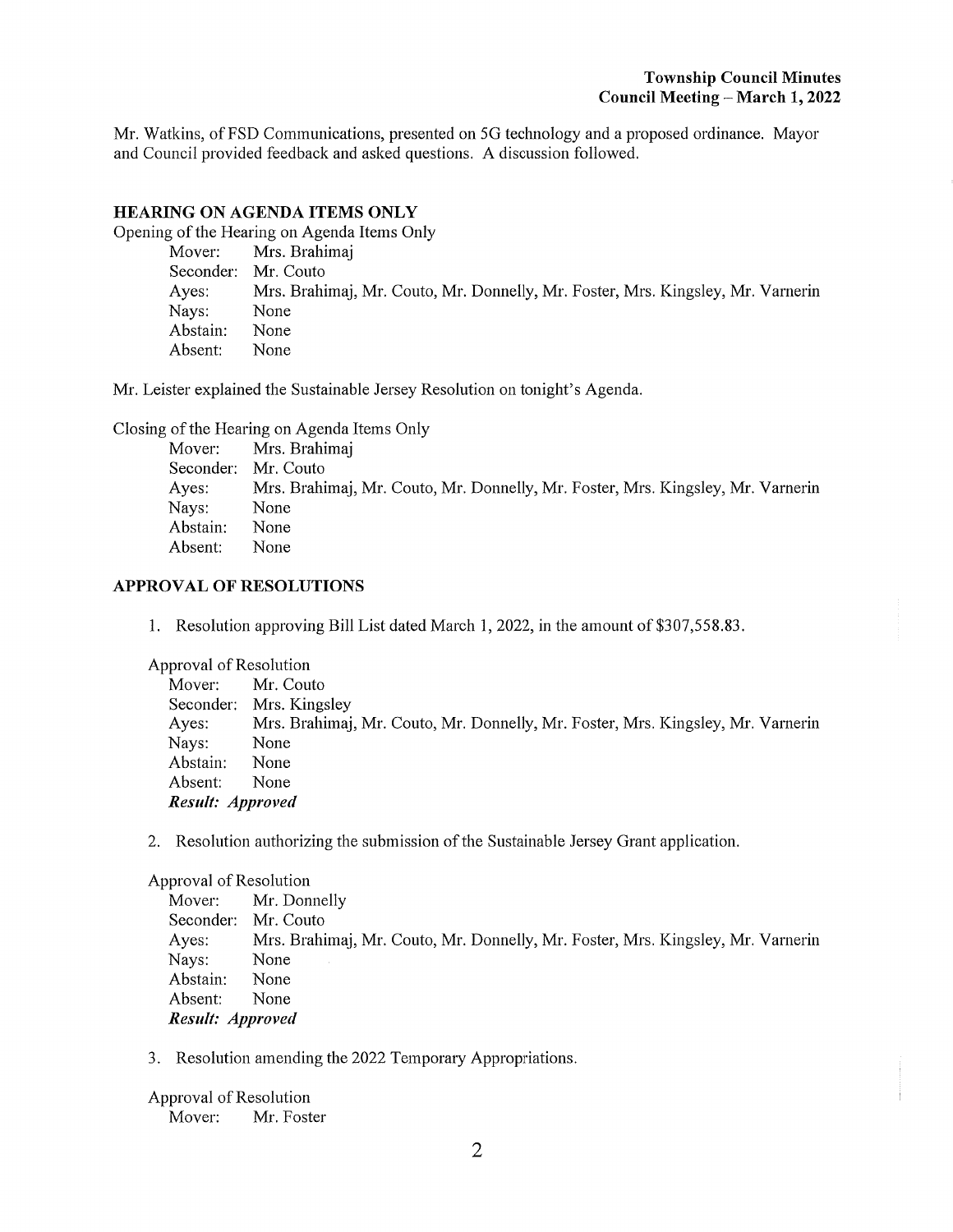Seconder: Mr. Couto Ayes: Mrs. Brahimaj, Mr. Couto, Mr. Donnelly, Mr. Foster, Mrs. Kingsley, Mr. Varnerin Nays: None Abstain: None Absent: None Result: Approved

4. Resolution authorizing the Preserve New Jersey Historic Preservation Fund grant, administered by the New Jersey Historic Trust in the amount of \$60,000 for the Littel-Lord farmstead.

#### Approval of Resolution

Mover: Mrs. Kingsley Seconder: Mr. Foster Ayes: Mrs. Brahimaj, Mr. Couto, Mr. Donnelly, Mr. Foster, Mrs. Kingsley, Mr. Varnerin Nays: None Abstain: None Absent: None Result: Approved

#### TOWNSHIP COUNCIL REPORTS

Councilmembers provided Council Reports and Committee updates.

### ADMINISTRATION REPORTS

Mayor Devanney provided the Mayor's Report. Ms. Viana provided the Administrator's Report

Approval of Township Council and Administration Reports

Mover: Mr. Varnerin Seconder: Mrs. Kingsley Ayes: Mrs. Brahimaj, Mr. Couto, Mr. Donnelly, Mr. Foster, Mrs. Kingsley, Mr. Varnerin Nays: None Abstain: None Absent: None Result: Approved

#### CITIZENS HEARING

Opening of the Citizens Hearing

Mover: Mrs. Brahimaj Seconder: Mr. Varnerin Ayes: Mrs. Brahimaj, Mr. Couto, Mr. Donnelly, Mr. Foster, Mrs. Kingsley, Mr. Varnerin Nays: None Abstain: None Absent: None

Ms. Illis of 102 Twin Falls Road spoke in support of continuing remote access to and participation in the public meetings once they are back in person.

Mr. Medeiros of 21 Twin Falls Road referenced a Tree Ordinance being worked on by the Environmental Commission and asked for an update on its status. Mr. Couto responded.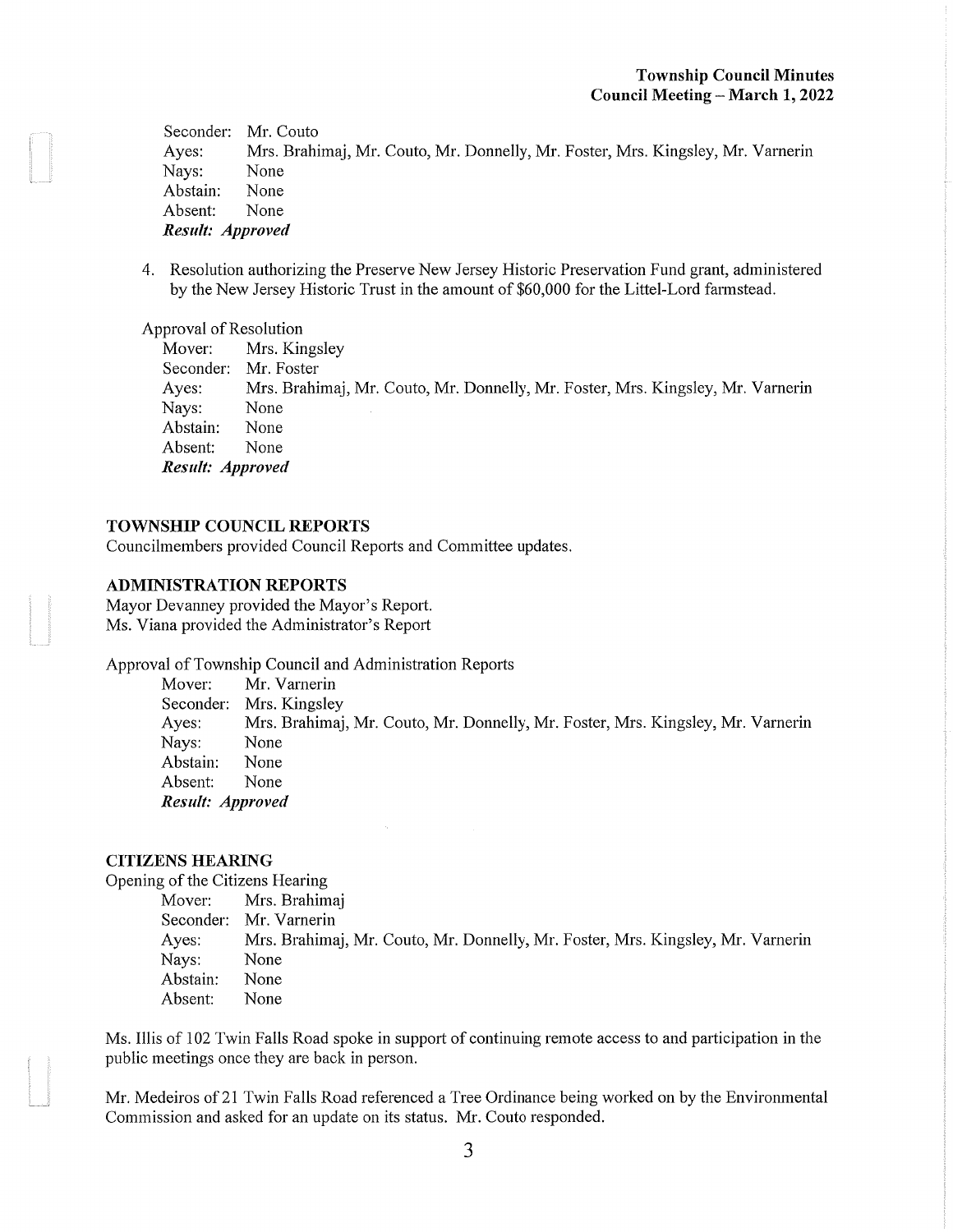Mr. Kane of 46 Sycamore Avenue expressed his support for the 5G Ordinance and his appreciation for the presentation. Mayor Devanney responded.

Closing of the Citizens Hearing<br>Mover: Mrs. Brahin

Mrs. Brahimaj Seconder: Mr. Foster Ayes: Mrs. Brahimaj, Mr. Couto, Mr. Donnelly, Mr. Foster, Mrs. Kingsley, Mr. Varnerin Nays: None Abstain: None Absent: None

#### ADJOURNMENT

Moved by Mr. Couto to adjourn and all were in favor. (8:55 p.m.)

Approved: April 19, 2022

Ana Minkoff Township Clerk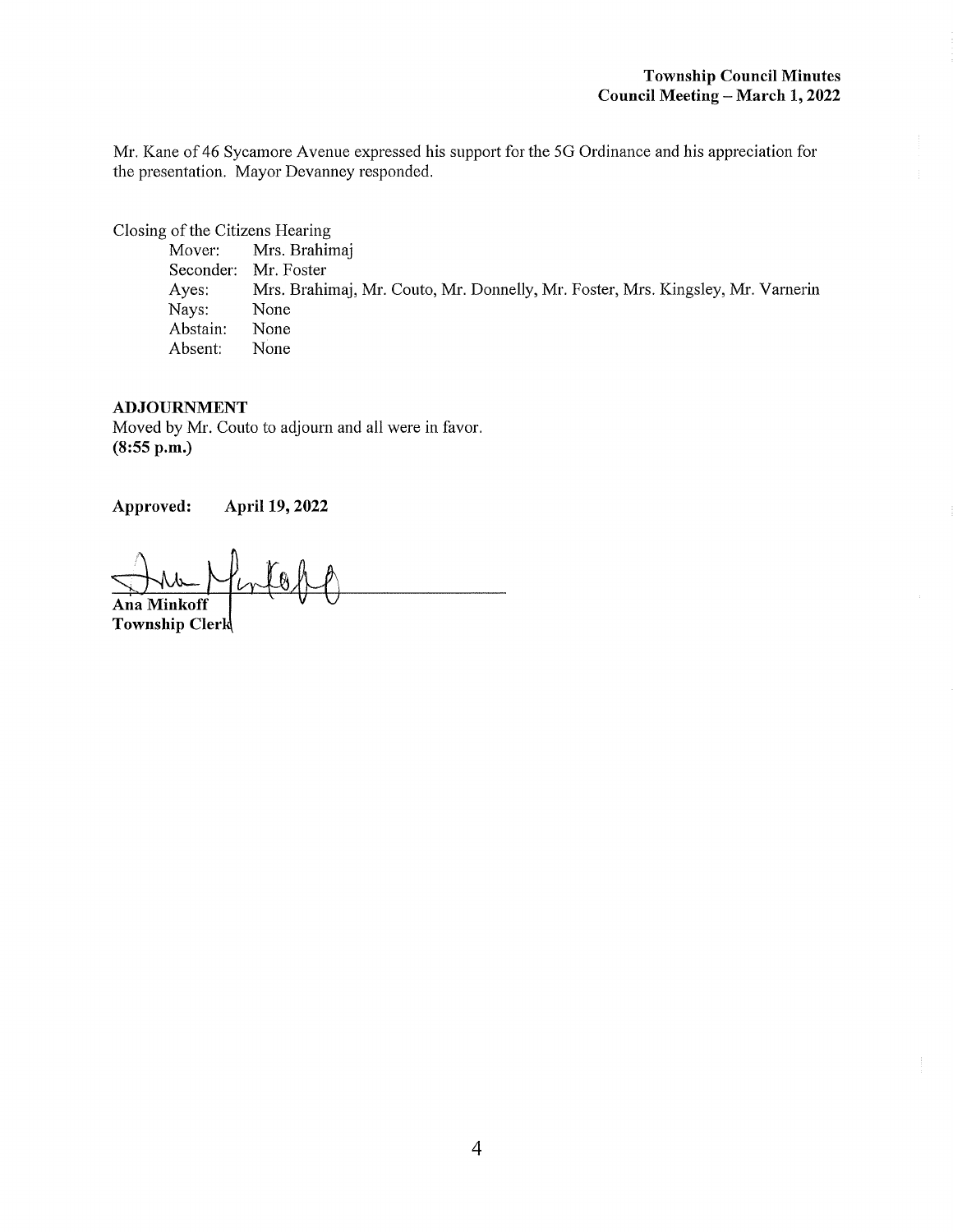

March 1, 2022 Town Council Reports

# Council President Jeanne Kingsley

## Planning Board:

The meeting for March 2<sup>nd</sup> has been cancelled. The next meeting is on March 16<sup>th</sup>. Members of the PB received a draft copy of the Master Plan on February 17<sup>th</sup> and have until Friday March  $4<sup>th</sup>$  to provide comments to the township planner. After reviewing the comments and making any necessary revisions the Master Plan will be posted to the township website for public review. The Planning board will subsequently hold a public hearing to review the master plan before final adoption.

### Downtown Beautification Committee:

The committee has been working on a draft outdoor dining ordinance and we anticipate having the draft ordinance on the March 15<sup>th</sup> agenda for a conference session discussion to be led by the township planner. We worked with the DPW to update the banner, flag and wreath pole location map and the experience BH banners are being put up this week.

## Communication Committee:

The committee has completed the website feedback survey on surveymonkey so please be on the lookout for information and the link to take the survey and give us the much-needed feedback on how to improve our township website.

Council Vice President Manny Couto No official committee report.

Councilwoman Gentiana Brahimaj No official committee report.

Councilman Paul Donnelly

## Grants Committee:

The grants committee met a couple of weeks back, but I was unfortunately unable to attend, however, I do have some minor updates.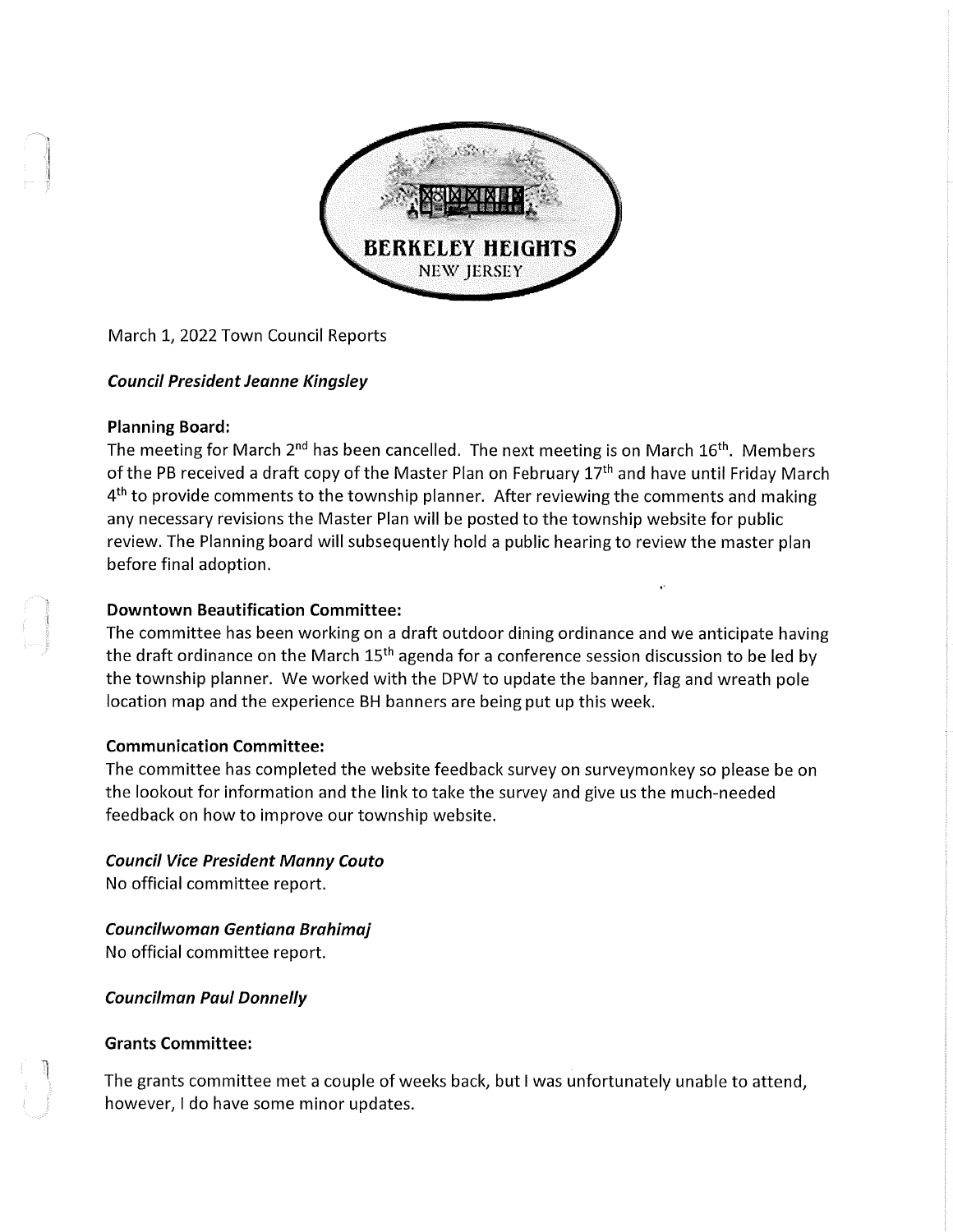- We are applying for at least 2, and maybe a 3rd grant through the DEP (Department of Environmental Protection), one for EV (electric vehicle) charging stations and the other for an electric garbage truck, to be used by the DPW
- We are also looking at State Grants for stormwater and stream or waterway cleanups
- There are also 2 additional historic preservation grants for the Little-Lord property, if we are able to raise funds matching the amount of the grant
- I believe the recreation commission is applying for the AARP grant for an outdoor pavilion at Memorial Field
- Lastly, we are applying for several state and county transportation and municipal aid grants for road paving and other drainage projects

## Councilman John Foster

## Historic Preservation Committee

The next meeting is March 3rd at 7:30pm.

# Councilman Jeff Varnerin

# Board of Health:

Next Board of Health Meeting is March 16<sup>th</sup> at 7:30pm.

# Truth, Community Healing & Inclusion Committee:

TCHI met last night and I will defer to the mayor for an update.

## Warren Development:

I attended the Warren Twp planning board meeting last night along with Manny and Jeanne for additional testimony from K. Hovnanian regarding their proposed development on Emerson Lane. Engineering, Traffic and Planner were the main topics. Architecture and Landscape testimony will occur on March 14th at 7:30pm. Key topics discussed were;

- a. A nature trail has been added to the design that runs the southern side of the property.
- b. The adequacy of parking for guests and property owners which will place limits on the number of vehicles that an owner can park on site.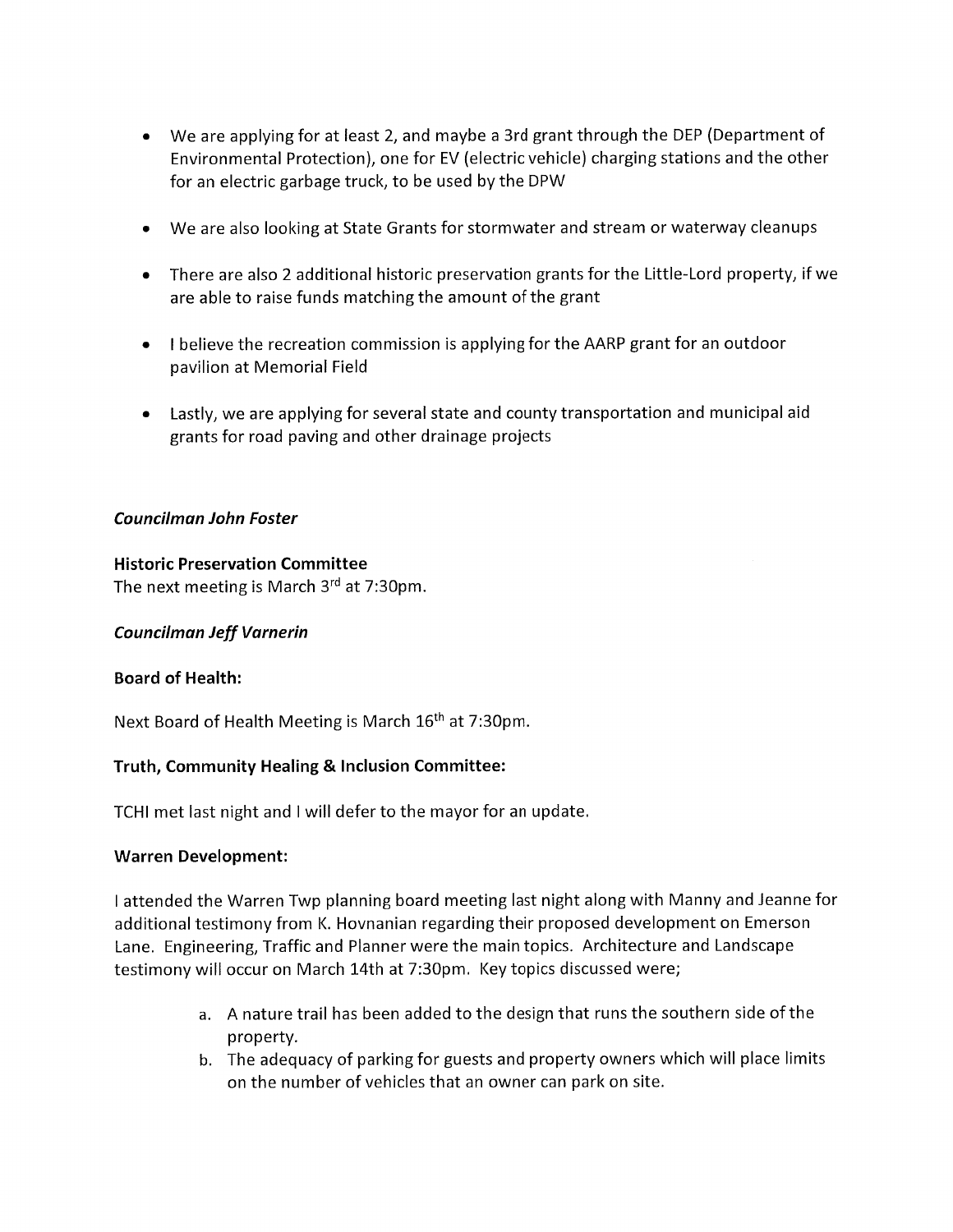- c. Roadway assessment will be done for Hillcrest Rd and Emerson Lane (in warren) before construction to document the state of the roadway in order to determine impact from bring in truckloads of fill.
- d. The extent of Belgian block curbing along Emerson Lane.
- e. A planned traffic light at Emerson and Hillcrest Rd (likely not installed until the development hits 50-75 CO's of a total 192)
- f. Approaches to reduce roadway noise from Rt 78.
- g. The set aside is 25% (3 market units for every 1 low income) with 50-year deed restrictions (usually 30 year).

 $\bar{1}$ 

h. Three variances related to infringement on perimeter setbacks